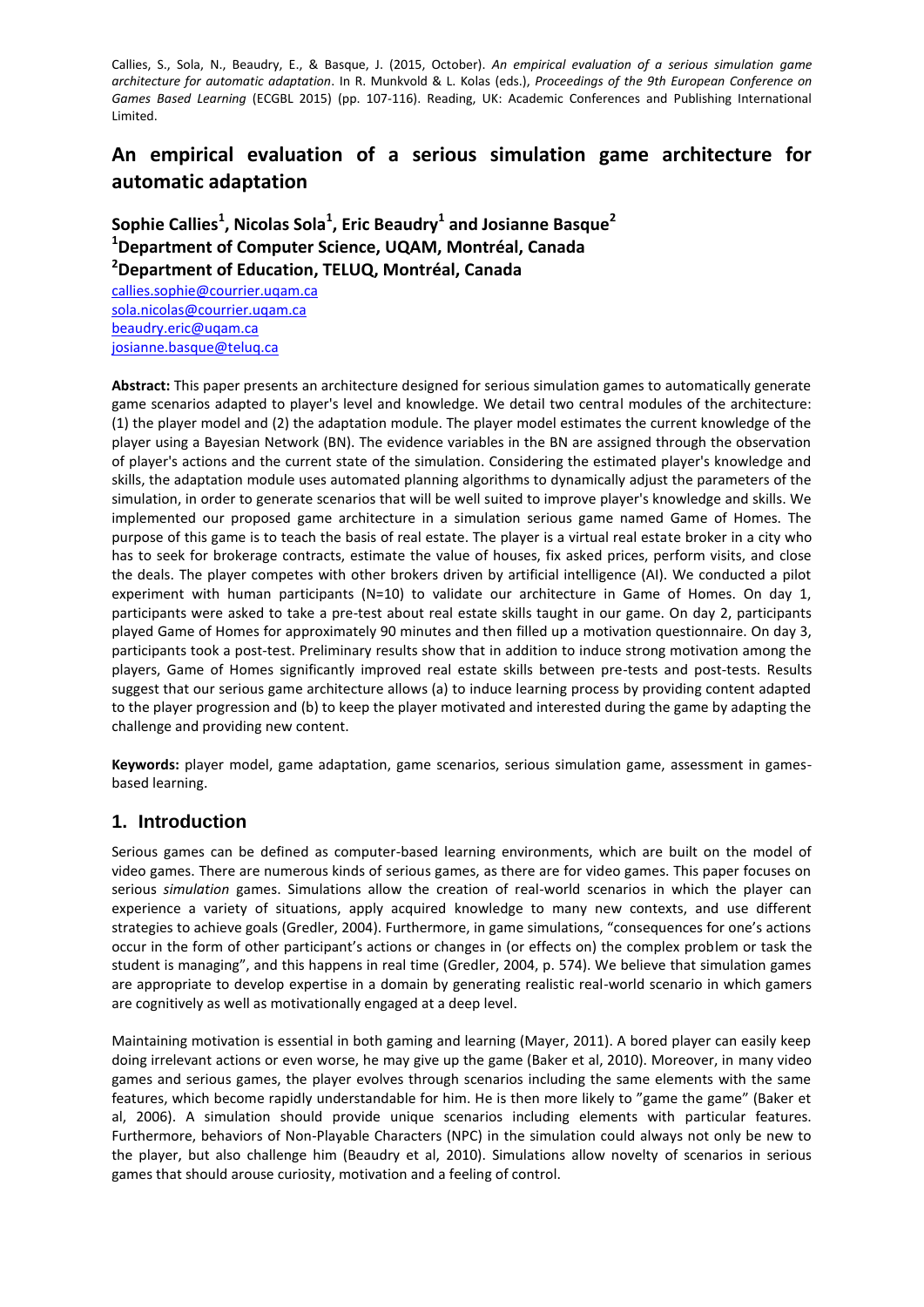Many video games and serious games are based on scripted scenarios, in which the progression of the story and levels are predefined (Schell, 2008). This approach is certainly easier to code and provides control of the learning process in the game by designers, as the game progression is made to fit the majority of learners. However, it can also be a limitation, because it does not take into account the variety of learners, who have different prior knowledge in the domain of expertise, and different learning styles, in both quality and speed (Lopes and Bidarra, 2011). Serious games aim to teach specific content to each player as well as to entertain him, in order to improve his learning by keeping him interested in the game. To do so, they need to fit each player characteristics, by providing more difficult learning contexts to expert players to keep them interested, or by providing easier learning contexts to beginner players to prevent them to give up the game. Moreover, in case of complex domains of expertise, it is often impossible or too long to predict all events that could occur. Game scenario adaptation is an important feature to improve the gaming experience as well as the learning process. Adaptation in serious games should provide a better and a faster way to learn among each player.

Adaptation in video games and serious games was proposed by some authors who mainly focused on challenged adaptation in games (Lopes and Bidarra, 2011; Beaudry et al, 2010). Others focused on adaptation of narrative scenarios in serious games (Li and Riedl, 2010), and adaptation of pedagogical scenario in serious games (Niehaus and Riedl, 2009). Very few of these study proposed, in addition to a model or an architecture of adaptation in games, an empirical evaluation of generated scenarios. This evaluation is essential to confirm the benefits of adapted pedagogical scenarios over scripted scenarios.

In this paper, we propose an architecture for serious simulation games which allows real-time generation of learning scenarios adapted to the player. We then present implementation of our architecture in a serious simulation game we designed, called Game of Homes. Finaly, we present an empirical evaluation of our architecture in Game of Homes.

## **2. A Serious Game Architecture for Automatic Adaptation**

We designed an architecture, which apply to serious simulation games and allows the generation of adapted scenarios. Similarly to simulation games, the system implemented regarding our architecture generates one unique level composing the entire game session. Therefore, the system does not have to recreate a complete new world each time a new concept has to be taught. Our architecture allows the game system to modify the evolution of the simulation and thus creates new situations that will change the way of playing. This dynamic evolution of the simulation world represents the automatic generation of game scenarios to teach and train the player. Figure 1 shows the overall architecture for automatic adaptation, which is mainly composed by the player model and the adaptation module.



Fig. 1 Our serious simulation game architecture.

#### **2.1 The Player Model**

The player model represents the player's knowledge about the game and the domain of expertise to be learned. Its role is to estimate in real time the current knowledge of the player. When playing a serious game, there are two kinds of knowledge: the knowledge about gameplay mechanisms and the knowledge about the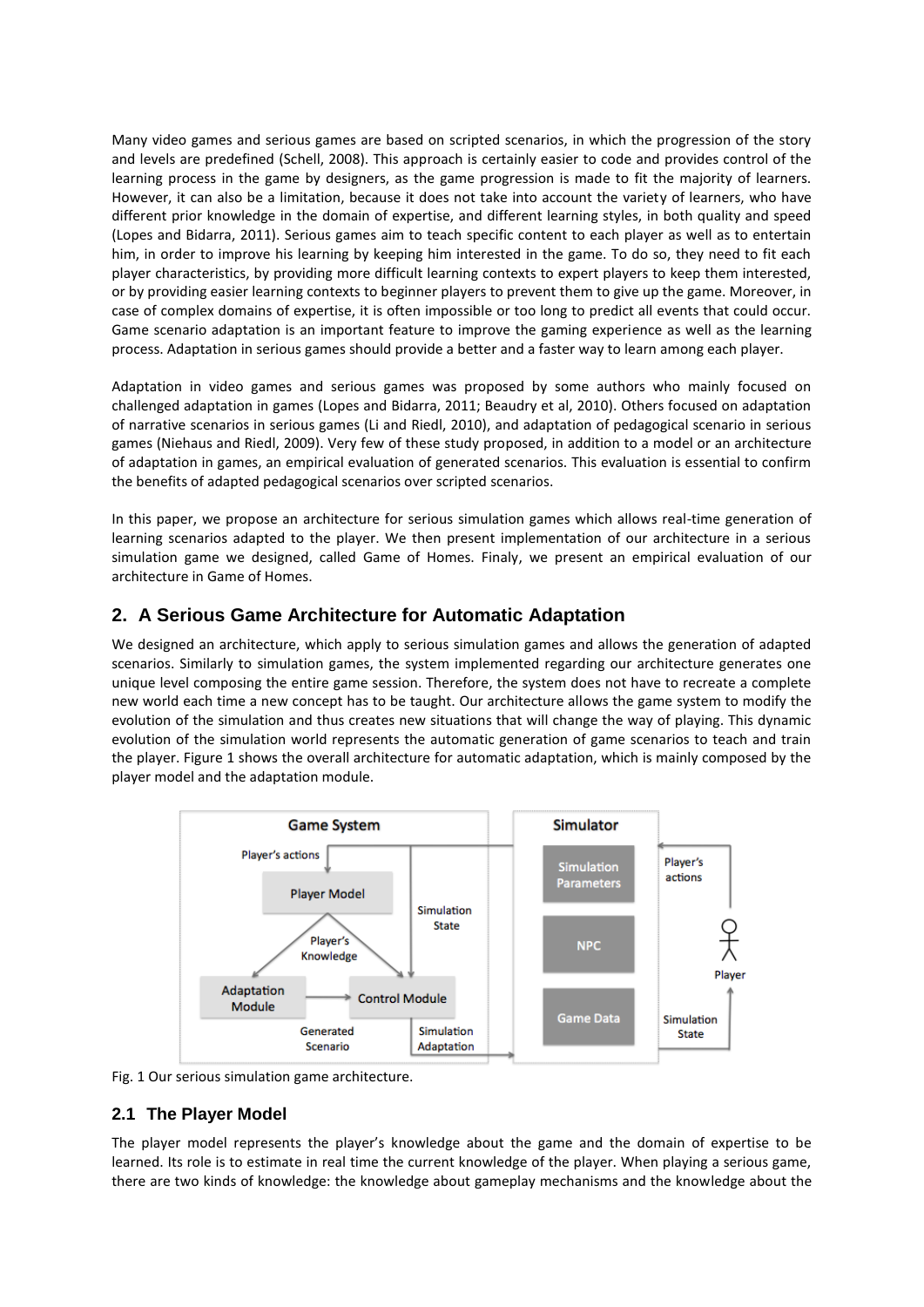domain of expertise. In order to assess the knowledge about gameplay, which is easily assessable by the game, the game system observes player's actions in the game. If he performs well, we can easily deduce that the player understands how the game works.

Estimating the knowledge about the domain of expertise is more complex, because we cannot directly observe the knowledge state of the player. So it is not possible to directly deduce if the player has learned the content to be learned only by checking game actions. To estimate this kind of knowledge, the player model is using a Bayesian Network (BN). With the BN, the game system is able to infer a belief about the player's knowledge, estimates players' level in the game, and deduces possible mistakes made by the players, by combining player's actions with other game elements like player's statistics or prior encountered game situations. It provides the probability that the player has acquired a specific knowledge by inferring an update level and state of knowledge among players. Figure 2 shows a generic model of the BN in our architecture.



Fig. 2 Role of the Bayesian Network (BN) in our architecture.

The design of the BN needs a previous work of modelisation of the domain of expertise, in order to extract relevant knowledge to acquire from the domain of expertise. As every domain of expertise contains many complex skills, it is important to sparingly choose the skills to implement in the game. The more skills are chosen, the more complex the BN will be. Once the skills are chosen, we suggest to intuitively assign probabilities for each skill according to specific actions in the game (Probabilities tables). These probabilities can then be adjusted while testing the game.

## **2.2 The Adaptation Module**

The adaptation module adapts game contents in order to improve the player's learning and to keep him motivated. Game contents are represented by the simulation as such, more specifically by simulation parameters, NPCs and game data.

The adaptation module decides what is the best long-term strategy to choose to both speed up and enhance the learning process. AI planning enables the selection of a sequence of actions or situations – also called plan – to achieve a goal. Every action has preconditions (needed to execute an action) and effects (produced by the action). In our architecture, planning consists on discovering the best sequence of in-game situations knowing the current player's knowledge state, in order to achieve better and faster learning of the domain of expertise. This sequence of in-game situations represents the game scenario, which represents the pedagogical scenario as well. The adaptation module decides which skills the player first needs to learn, and how to optimize the learning progression in the game. The planning process is represented as such in the adaptation module:

- states: player's knowledge estimation;
- actions: in-game situations which include a pedagogical goal to achieve (previously designed);
- actions preconditions: prior knowledge needed to achieve the situation;
- actions effects: supposed impacts on the player's learning.

Each planned scenario generated by the adaptation module is composed by these elements. It is important to note that in-game situations or actions are not predetermined as this point; their values will be fixed by the control module. This feature in the adaptation module allows more flexibility in scenario generation and guarantees generation of a unique scenario every time. We suggest to present a default scenario to the player in order to initialize the estimation of the player's knowledge. At a certain point in the game, the adaptation module generates a pedagogical plan according to this preliminary evaluation.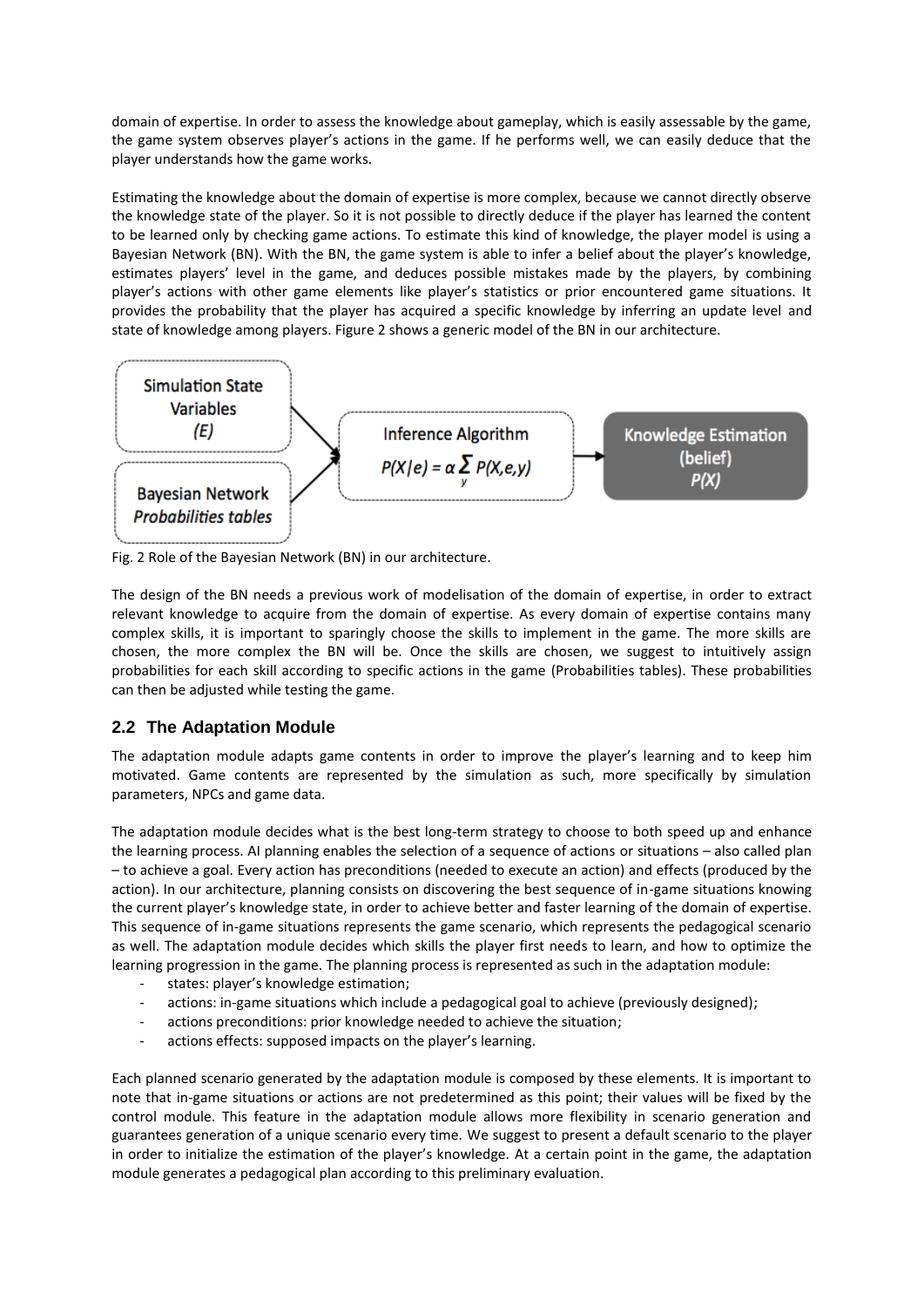## **2.3 The Control Module**

The role of the control module is to execute the plan generated by the adaptation module. When preconditions of the next plan action are satisfied, the adaptation module changes game contents according to the player's knowledge level. The control module then modifies in real time the simulation parameters in order to present new situations to the player, to guarantee the stability of these situations, to change NPCs' behaviors, and to provide help to players in need. If the preconditions are not validated, the control module asks the adaptation module to generate a new plan more adapted to the player's current knowledge state.

Our architecture includes in the simulation the presence of NPCs, which play the same role as the player and therefore act as direct opponents. We argue that the presence of opponents in serious simulation games guarantees challenge for players and is important to keep their motivation high. The control module can modify NPCs' behaviors according to the player's current level of expertise, which can be for example aggressive for expert players, assuring a fair challenge for them.

At last, the control module consults the adaptation module in order to identify the player's mistakes in the game. According to these mistakes, the control module commands the display of help messages to the player. Our architecture includes two kinds of help messages:

- help about gameplay, or how to play the game;
- help about knowledge, or what knowledge to have to succeed in the game.

This adaptation allows the game system to efficiently adapt the game on the entertainment part or the learning part. The game environment renews itself and therefore engages the player and keeps him motivated. Moreover, we are also able to create very specific educational situations to evaluate players' knowledge.

## **3. Game of Homes**

To validate our architecture, we developed the serious simulation game named Game of Homes. This game aims to teach the basics of real estate transactions. These basics include, among other skills, how to choose a brokerage contract, how to evaluate the price of a property, and the different steps of a sale process. The game takes the form of a virtual world simulation; it is not divided into different game levels as it consists of a single level. Figure 3 shows the graphical interface of Game of Homes.



Fig. 3 Screenshot of Game of Homes.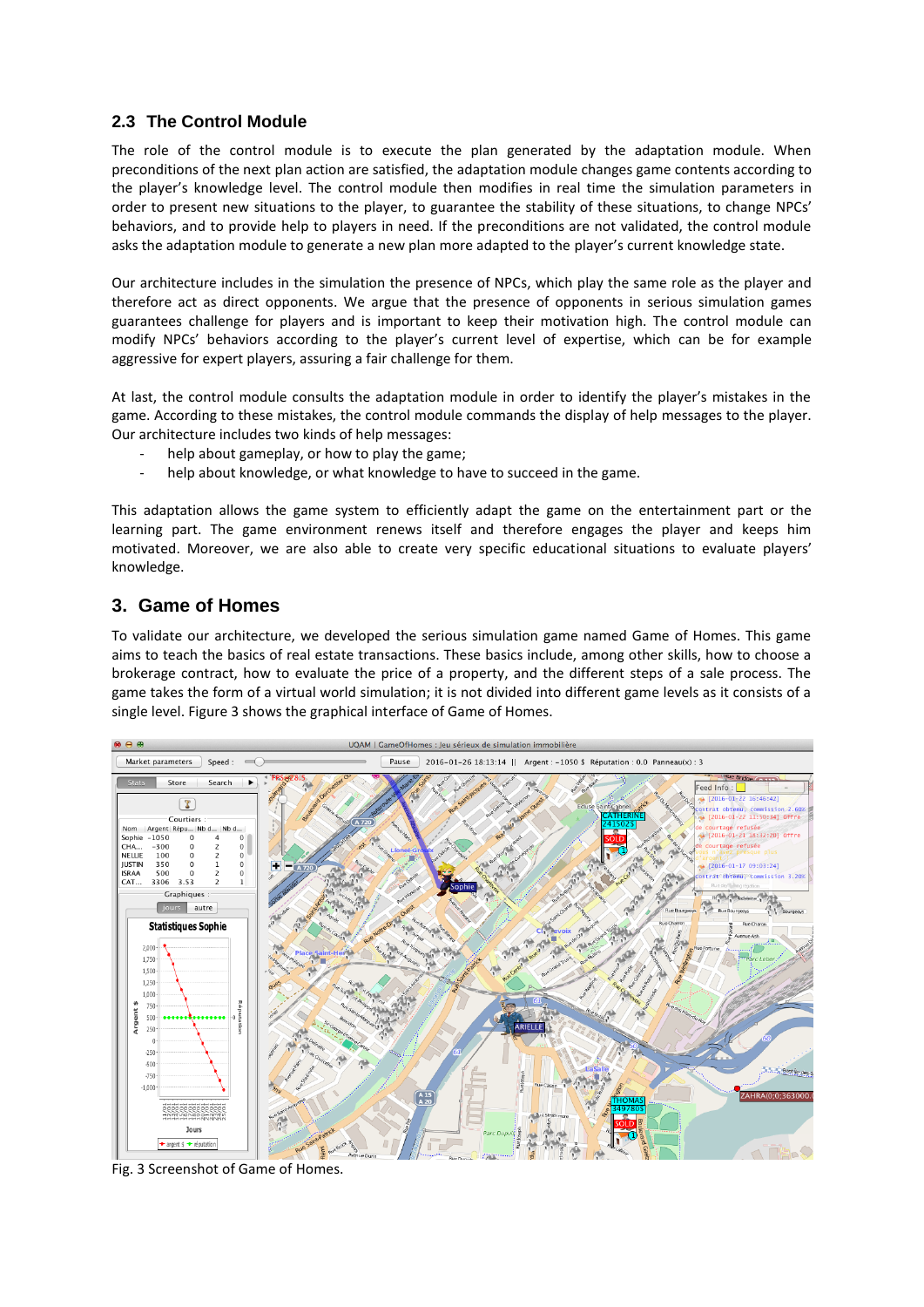In the game, the player plays the role of a real estate broker whose goal is to become the best broker in a given city, represented in a city map format. To accomplish this goal, he needs to earn as much money as possible and keep a good reputation. He can move his avatar on the map by double-clicking on the desired location. The game focuses on the selling part of real estate transactions. In the game, the player offers his services to support homeowners in selling their property. He negotiates with homeowners to get a brokerage contract, assesses the property value, and manages the sale by carrying out advertising, giving house tours to potential buyers, adjusting the selling price, and finally negotiating with buyers and recommending offers to the seller. When the house is finally sold, the broker earns an amount of money equals to the sale price multiplied by the commission rate. His reputation level is also adjusted depending on how he performed. During each activity, the gameplay allows the player some flexibility: for example, he can choose to fix the selling price higher if he believes he can sell to a higher price. Hence, the player can execute various strategies all along the game, and appreciate the outcomes of his actions.

To make the game more realistic and improve learning, the simulated environment is based on real data. The game takes place in real cities represented by maps that are imported from the OpenStreetMap project. The houses characteristics appearing in the game are derived from real public houses listings. We try to provide an environment close to reality as much as possible to allow the player to learn more about the selected city and its market reality (for example, which sectors cost more and which ones are cheaper). However, the virtual environment is not just a copy of a real city market. The environment evolves and each game is unique: for example, the features of properties are never the same, neither are the owner's requirements or the buyers' needs. This allows us to provide a large variety of scenarios, which correspond to in-game dynamic changing situations of this virtual environment.

To make the game even more challenging, the player is not the only real estate broker in the game. There are NPCs, which represent other brokers sharing the same goal as the player, and therefore act as direct competitors. In addition to competing against other brokers controlled by the game, the player needs to interact with other artificial agents. There are therefore three types of artificial agents in the game: sellers, buyers and brokers. The rules of each type of agent are inspired from observable behaviors from real-world expert brokers. To make their decisions realistic and unpredictable for the human player, a few rules integrate random decisions.

## **3.1 The Player Model in Game of Homes**

Before conceiving the player model, we collected relevant documents about real estate transactions, which include professional websites, real estate websites, regulation texts, government websites, etc. The resulting model focuses on procedures which determine skills to be developed in the game, concepts and their definition needed to apply skills, principles which determine strategies to be acquired, and facts which determine examples presented in the serious simulation game.

Figure 4 presents the Bayesian Network (BN) implemented in Game of Homes. We choose to focus on two main skills: (1) Obtaining relevant brokerage contracts, and (2) Estimate the selling price. The BN estimates the probabilities that the player acquires them. Because of the non-observable characteristics of these skills, the BN needs to use evidence variables, which can be either players' actions or simulation states (or both), to estimate these skills. We build probabilities tables for each skill.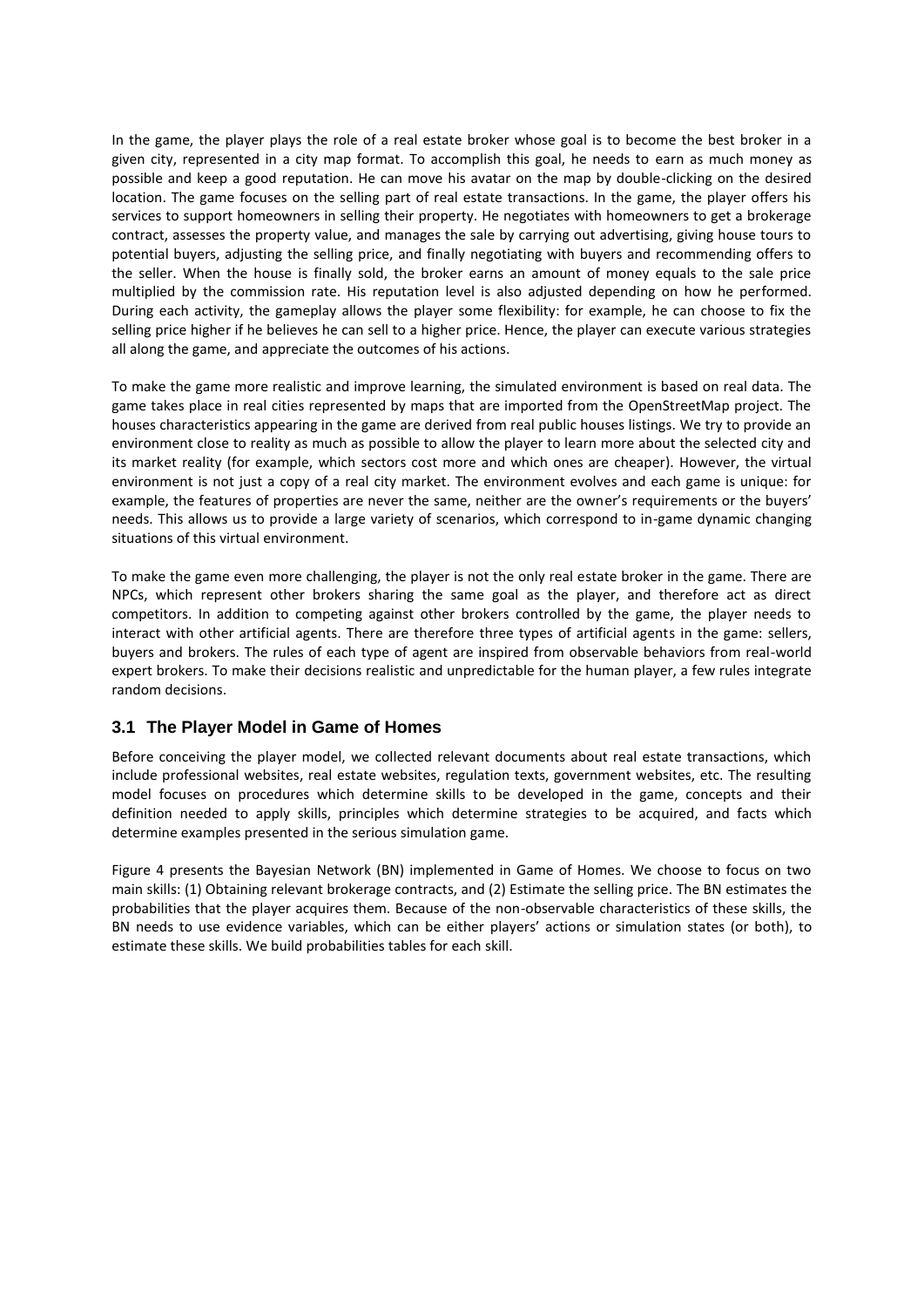

Fig. 4 The Bayesian Network in Game of Homes with estimated skills (grey rectangles) and evidence variables (white rectangles).

The BN compares each player's outcome action to the probability of action in the game to success (outcome of the sale property or relevance of the brokerage contract). This probability depends on the simulation parameters (selling market, sellers' demands, player's territory, expected commission) and the player's knowledge related to this action. By using the inference principle, the BN is able to determine the current player's knowledge. For example, if a player concludes successfully two sales properties (Sale1, Sale2) and failed one other (Sale3), the BN calculates the probability that the player knows how to estimate a selling price (called Skill1 here) (P(Skill1)) following this formula:

*P(Skill1|Sale1,Sale2,Sale3) = P(Sale1|Skill1) P(Sale2|Skill1) P(Sale3|Skill1)* 

where  $\alpha$  is a normalized factor.

The set of probabilities calculated by the BN are used by the adaptation module to decide the sequence of scenario best fitted the player's current knowledge.

## **3.2 The Adaptation Module in Game of Homes**

We implemented the decision module with generic game high-level actions or scenarios that the control module has to specify. Eight different game scenarios can be planned by the decision module: two scenarios which aim to teach the basics of the two skills "Obtaining relevant brokerage contracts", and "Estimate the selling price", two scenarios which aim to develop these skills at the advanced level, two scenarios which aim to develop these skills at the expert level, and two scenarios including these two skills, one validating the understanding of the selling process and the management of several contracts, the other one testing if the player manages the two skills in crisis situations. This structure allows the adaptation module to target skills that need to be learned or improved among the players. The decision module can then generate a personalized pedagogical plan adapted to his knowledge level and his motivation level.

As shown on Figure 1, the simulation content in our architecture is represented by the simulation parameters, the NPCs and game data. All these elements can be adapted by the adaptation module:

- *Simulation parameters*: Modifying simulation parameters consists in changing how the player acts in the game (forcing him to take risks, leaving him the opportunity to be greedy). As an example of adaptation, the market can be changed, which will change the strategy to adapt to progress in the game, or the global parameters can be modified (how many different contracts brokers can have simultaneously, if there are special extra charges on sales, etc.). Although the actions of the game remain the same, the way to do them will differ.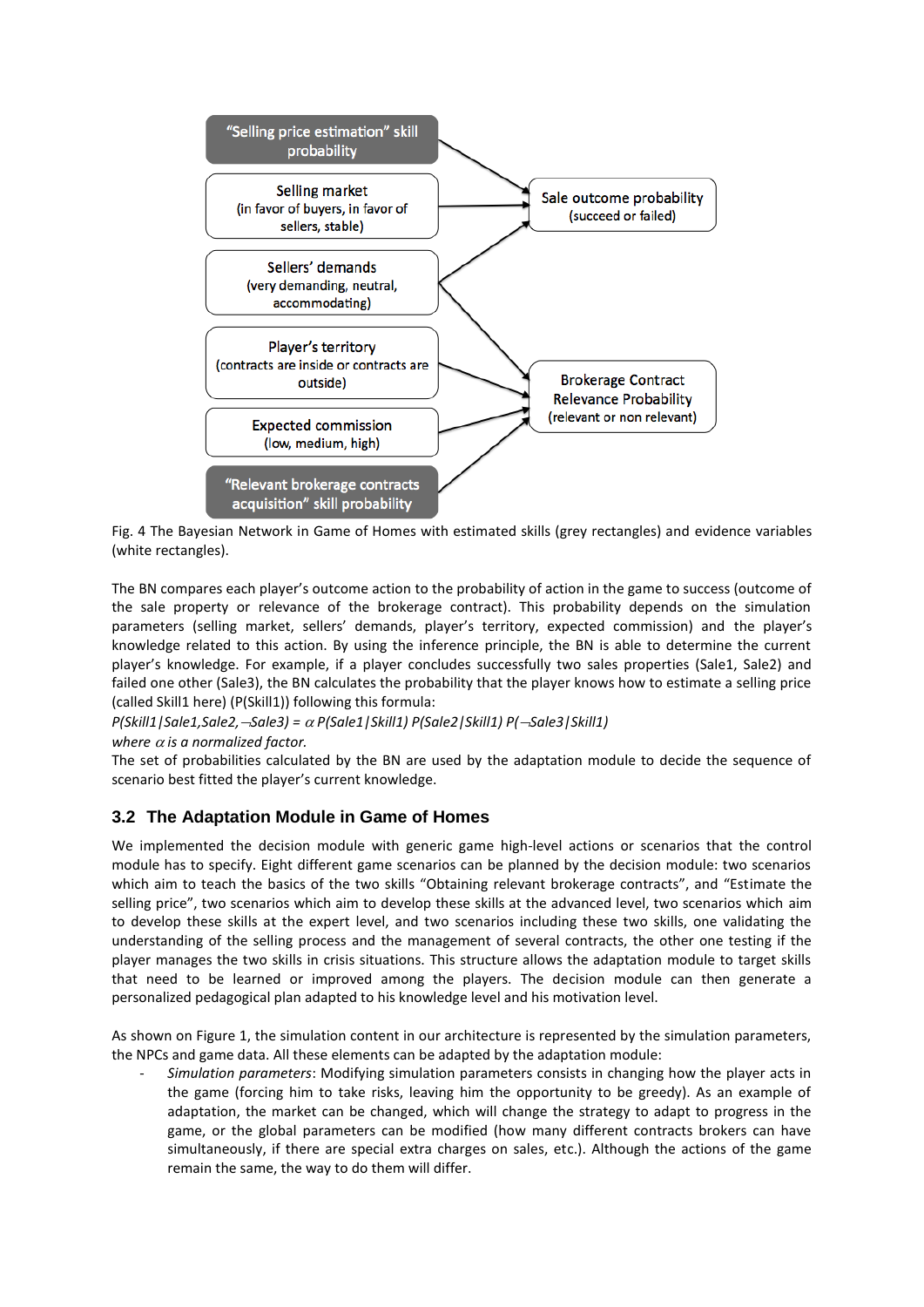- *NPC*: Changing the behavior of NPC mainly varies the challenge. It allows the control module to adapt the global difficulty in the game to the player level. For example, it can make the brokers more competitive or conversely weaker to get new contracts. It can also make buyers more discerning, sellers greedier, etc. The entertaining goal for the player is to become the best broker of the city, and these changes help the game to make this goal neither too easy nor too difficult to achieve in order to maintain the challenge as the player progresses.
- *Game data*: Changing the game data renews in-game situations. It allows the control module to create unique situations each time the player plays. For example, the game can change which houses are on the map, houses characteristics (according to the reality), in which city or part of the city the player plays, etc. In addition to renewing the game and making each game different, it also allows evaluation of the player on specific cases, which is an advantage for the teaching part.

## **4. Empirical Evaluation**

We conducted a pilot experiment to empirically evaluate our serious simulation game architecture. We mainly want to verify that (1) players learned about real estate after playing Game of Homes, and (2) players felt challenged and motivated while playing Game of Homes. We hypothesized that (1) global score and scores for specific skills will be higher for post-tests than pre-tests (quantitative analysis), and (2) each score composing our motivation questionnaire will be higher than 3.5 / 7.

## **4.1 Method**

## *4.1.1 Participants and design*

This study was conducted with 10 participants who were recruited by advertisements placed in a campus university. The participants were between 23 and 34 years old (Mean age 30; SD 3), 6 men and 4 women), and were rewarded with 20 dollars for participation. We made sure that participants were not or had not been owners, because our serious simulation game aims to teach the basics of real estate.

The study used a pre-test/treatment/post-test design. During the treatment phase, the participants were asked to play Game of Homes displayed on computers, during 90 minutes. The pre-test and post-test were designed to assess the two main skills taught in Game of Homes: (1) Obtaining relevant brokerage contracts, and (2) Estimate the selling price.

## *4.1.2 Procedure*

The study was conducted during three consecutive days. Each session took place in a regular classroom equipped with computers.

- On day 1, participants were asked to take a pre-test about the two real estate skills taught in our game. This test was administered in written form that the participant had to fill in. It took on average 64 minutes to complete the pre-test.
- On day 2, participants played Game of Homes for approximately 90 minutes and then filled up a motivation questionnaire. At the beginning of this session, instructions about how to play the game were presented by trained experimenters.
- On day 3, participants took a post-test, also about the two real estate skills taught in our game. Exercises in the post-test were in the same format that the ones in the pre-test. This test was administrated in written form that the participant had to fill in. It took on average 47 minutes to complete the post-test.

#### *4.1.3 Measurement instruments*

We chose to build our own measurement instruments for this study. As we wanted to make sure that our participants (1) learned about real estate after playing Game of Homes, and (2) felt challenged and motivated while playing Game of Homes, we conceived learning tests about real estate, as well as a motivation questionnaire adapted to our game.

*Learning pre-test and post-test about real estate*. We designed a pre-test and a post-test which aim to evaluate real estate skills, and more specifically about the two skills targeted in our game: (1) Obtaining relevant brokerage contracts, and (2) Estimate the selling price. The tests consist therefore of two sets of exercises. The first set proposes a city map to the participant displaying properties and their characteristics (real price,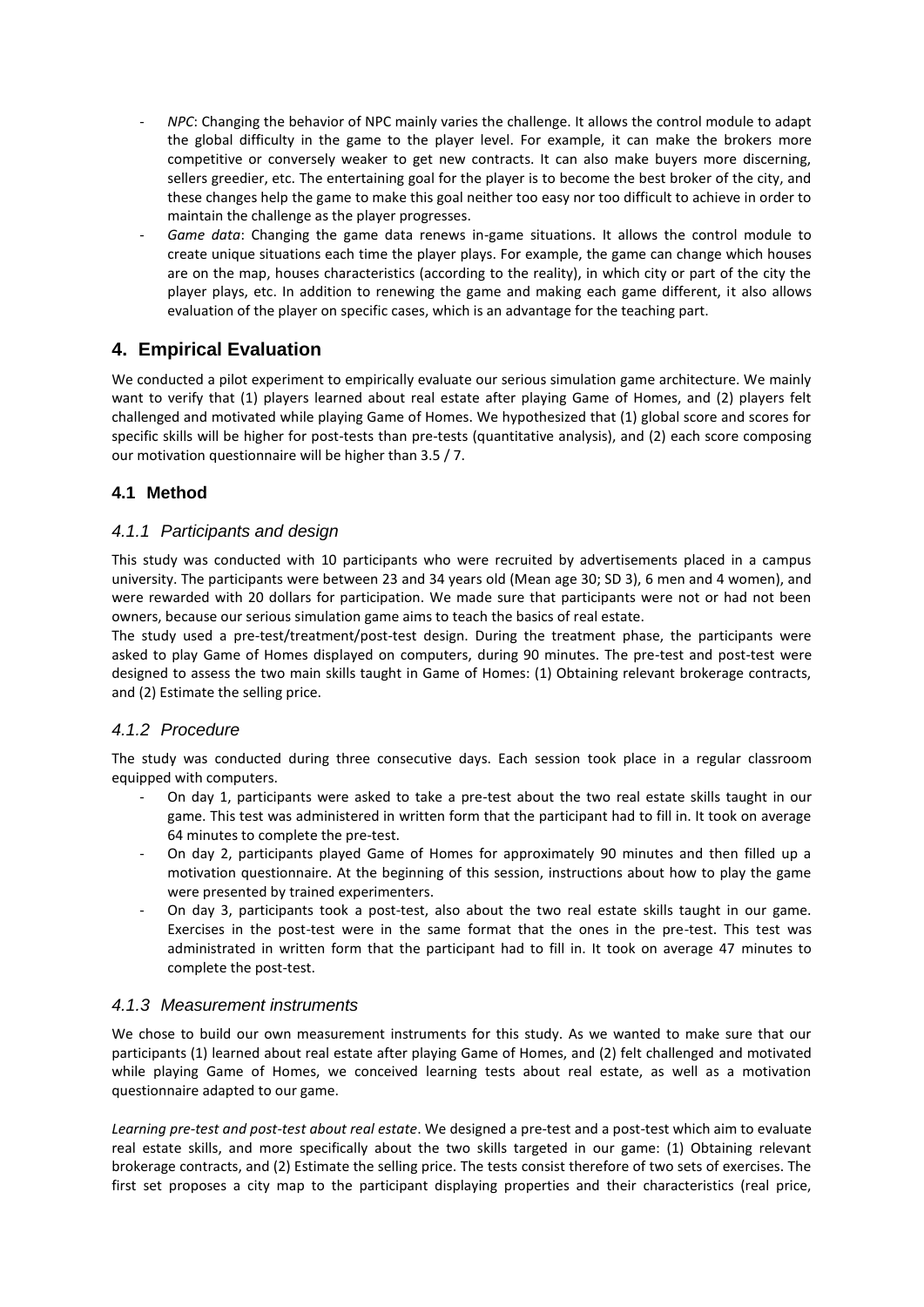owner's estimate price, quantity of rooms, surface area, agreed commission rate). The participant is asked to choose a precise number of relevant contracts among all available contracts, while justifying their answers (open questions). The second set propose a city map to the participant displaying properties and their characteristics (price of last sale, year of last sale, quantity of rooms and surface area), and a single property with only its rooms quantity and its surface area. The participant has to estimate the selling price for this particular property, while justifying his answer (open questions). At last, additional open questions ask the participant about his strategies used to select relevant contracts and to estimate selling prices. Tests were rated as follow: a maximum of 120 points for the first set of exercises, a maximum of 45 points for the second set of exercises, and a maximum of 55 points for additional questions (total score per test: 220 points).

*Motivation questionnaire*. We designed a motivation questionnaire adapted to our game. Some elements of our questionnaire are based on Malone and Lepper's (1987) work on individual intrinsic motivation while playing a game. These authors described four individual motivating factors: challenge, curiosity, control and fantasy. We also chose to incorporate some relevant elements from motivational models described by Lafrenière et al (2012) and Sweetser et al (2005). At the end, our own questionnaire aims to estimate in our game the feeling of (a) *challenge*: if goals, game level, difficulty, sensation of game adaptability, sensation of pressure provide enough and fair challenge to players (28 items; e.g., "I rapidly understood what need to be done to increase the score", "I felt that the game adjusted the level difficulty to my performance", "I felt nervous while I was playing the game"); (b) *curiosity*: if the game proposes new contents arousing players' curiosity and leads players to explore the environment (10 items; e.g., "The game allowed me to explore different features"); (c) *control*: if the game allows players to make different choices, which lead to significant and meaningful outcomes (9 items; e.g., "I had the feeling that my actions had significant outcomes in the game"); (d) *feedback*: if the game provides relevant and various feedbacks, and if players take them into account (9 items; e.g., "I kept checking my score while playing the game"); (e) *focus*: if the game allows players to focus on relevant elements, and therefore avoid distraction (7 items; e.g., "The game always kept my attention high"); (f) *immersion*: if the game induces sensation of flow (feeling of losing track of time) (6 items; e.g., "I lost the track of time while playing the game"); (g) *skills and game relevance*: if players see the relevance of the game in terms of developed skills about real estate (14 items; e.g., "I had the feeling that I had developed real estate skills after playing the game"). Participants responded to the items on a 7-point rating scale (0 = "Not true at all for me";  $7 =$  "Completely true for me"). For some items, participants had to write down their answers in sentences.

#### **4.2 Results**

#### *4.2.1 Quantitative analysis: skills improvement between learning pre-test and post-test about real estate*

To investigate skills improvement from pre- to post-test, we ran a t-test paired analysis between pre-test and post-test for (a) global score on both tests, (b) score for the first skill "Obtaining relevant brokerage contracts", (c) score for the second skill "Estimate the selling price" and (d) score for strategies about these skills. This ttest paired analysis revealed that (a) participants performed globally better on post-test (t(9) = -3.75, p < .05) than on pre-test; (b) participants performed better on post-test for the first skill "Obtaining relevant brokerage contracts" (t(9) = -2.6,  $p < .05$ ) than on pre-test; (c) there was no difference in performance between pre-tests and post-tests for the second skill "Estimate the selling price" (t(9) = -0.92, p < .38); and (d) participants performed better on post-test than on pre-test in terms of strategies (t(9) = -5.58, p < .01).

Figure 5 illustrates that participants performed globally higher in the post-test comparing to the pre-test. Furthermore, it reveals that the average increase in performance from pre- to post-test is significant for the first skill "Obtaining relevant brokerage contracts" and strategies in the game, even though there were no significant differences for the second skill "Estimate the selling price".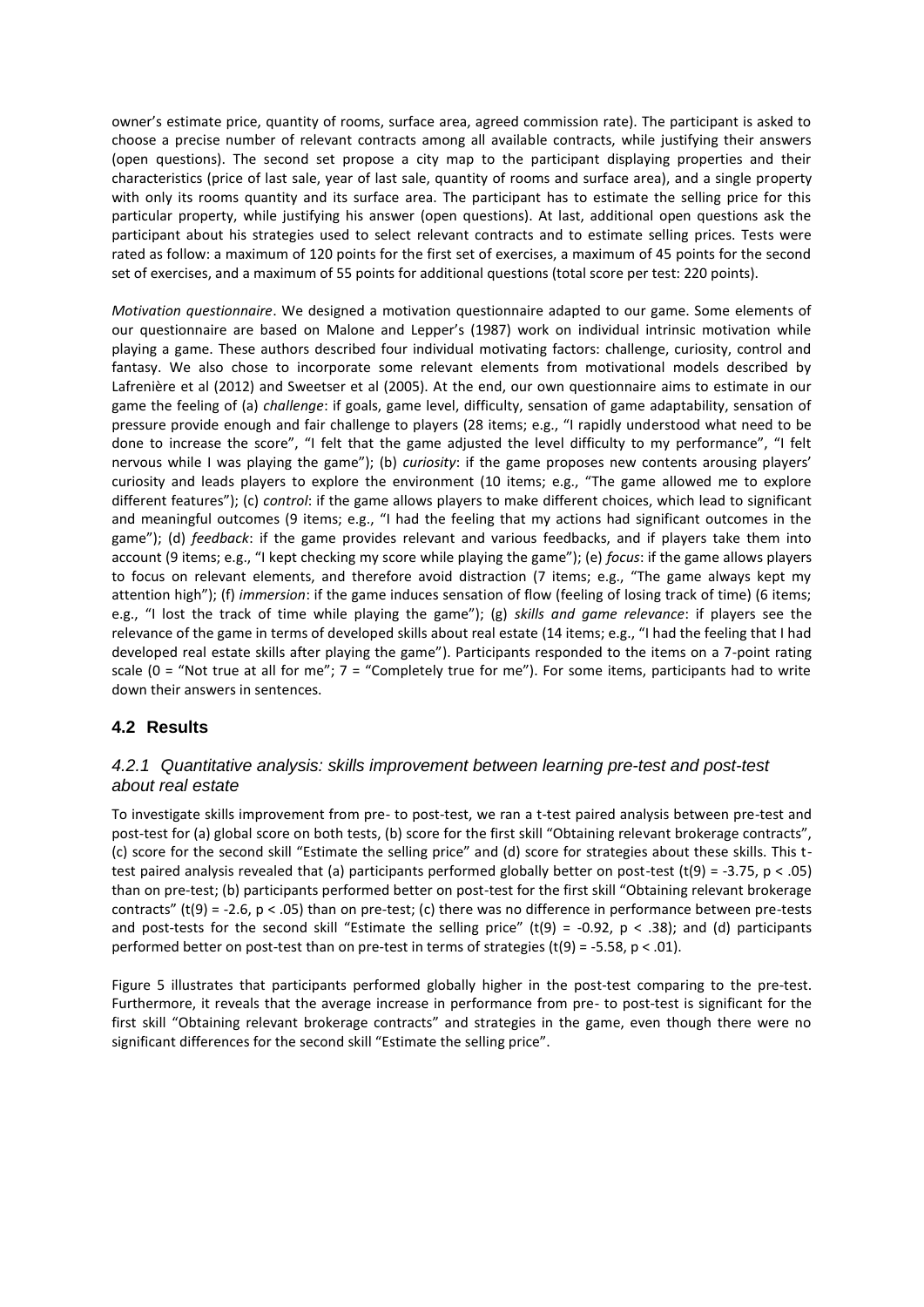

Fig. 5 Differences between pre-test and post-test scores.

#### *4.2.2 Qualitative analysis: motivation induced by Game of Homes among players*

We compiled results from all motivation questionnaire and present here the main qualitative results. Participants mostly felt motivated while playing Game of Homes, and more specifically expressed that: (a) the game was challenging, because they clearly understood goals in the game (mean: 5.4/7), they felt that the game adjusted difficulty to their level (mean: 4.5/7); they sensed global adaptability of the game (mean: 4.7/7) and they felt pressure while playing the game (mean: 3.97/7); (b) the game induced feeling of curiosity among players (mean: 4.39/7); (c) they sensed that they had control while playing the game (mean: 5.13/7); (d) feedback in the game was perceived has meaningful et useful by players (mean: 4.63/7); (e) they were focused while playing the game (mean: 5.55/7); (f) they had the feeling they were involved in the game (mean: 4.98/7), and even though they all played approximately for 90 minutes, it seemed to them they had played 70 minutes on average; and (g) they had developed real estate skills after playing the game (mean: 5.12/7). Figure 6 illustrates that participants felt globally motivated and challenged while playing Game of Homes.